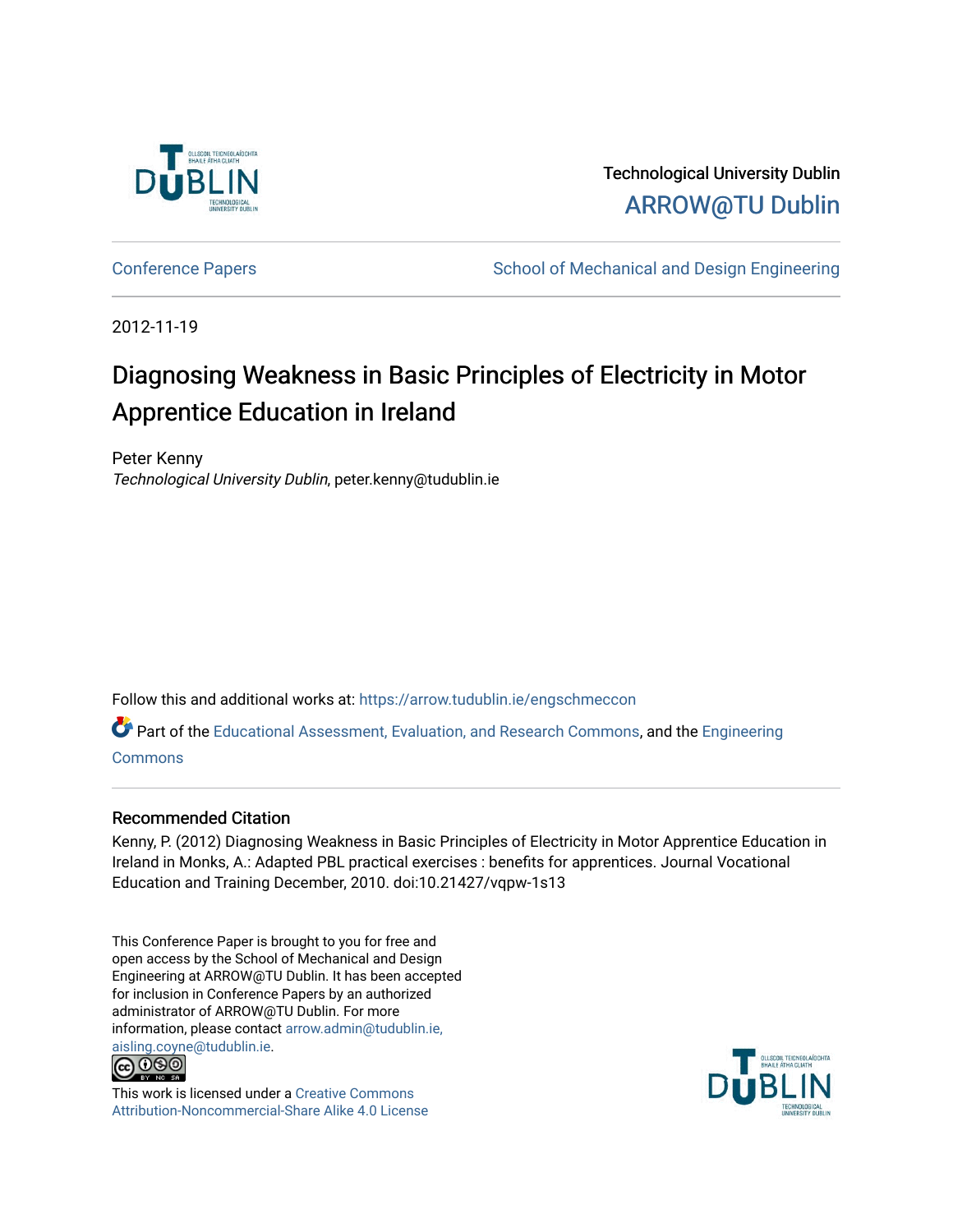## **DIAGNOSING WEAKNESS IN BASIC PRINCIPLES OF ELECTRICITY IN MOTOR APPRENTICE EDUCATION IN IRELAND**

#### **Peter Kenny**

## *Dublín Institute of Technology (Ireland)*

*peter.kenny@dit.ie*

#### **ABSTRACT**

Many Motor trade apprentice students enter the later years of their studies ill prepared for the level of material encountered. This is due to several factors including the level and knowledge of basic electricity and electrical/electronic principles.

A lot of basic material in these areas has been covered during earlier years of their training but by the time they reach the final year of their apprenticeship (Phase 6) it is not safe to assume that they have a full grasp of the basics required.

We have developed a diagnostic test to measure the level of preparedness of these students. This test covers basic electricity and electrical/electronic principles associated with motor vehicle technology.

In addition to this primary diagnostic test a series of online tests have been devised that force students to revise and master the basics from their earlier years. In addition to these tests a series of online resources have also been provided to assist students.

In this paper the test is outlined in detail. We enumerate the problem areas for the students and list the improvements that have been made by this initiative.

### **INTRODUCTION**

Students in Ireland may enter into an apprenticeship if they wish to once they have achieved a minimum of five passes at junior stage second level education and have reached the minimum age requirement. The subject area of basic electricity and electronic principles is not one of the subjects studied at junior stage second level but it is a subject that will be encountered by motor trade apprentice students many times both at the beginning as well as during their apprenticeship.

It is vital that all apprentice motor students have a full grasp and understanding of electricity and electronic principles in order to provide them with the necessary skills required to seek out a career in the motor industry today.

The enormous advances in electronic technology throughout the 1980s and 1990s have brought about great changes in the status of automobile electricity and electronics.

Such changes are driven by safety as well as environmental reasons. Electronic control plays a major part in the operation of the modern internal combustion engine with regards to efficiency of operation as well as vehicle emission control.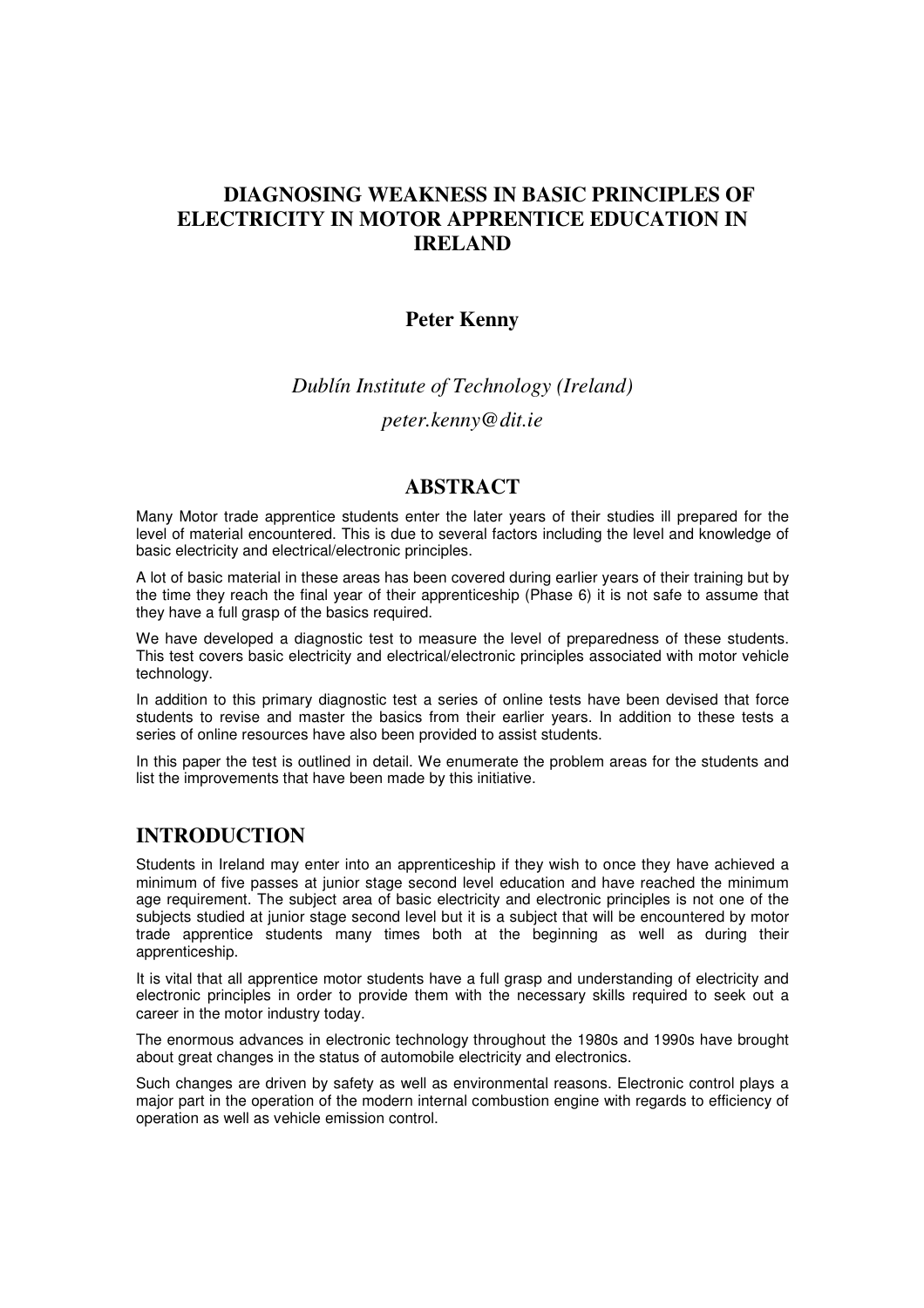Legislation now requires vehicles to be safer than previously. Electrical and electronic systems are employed here especially in the areas of braking and steering systems.

Apart from the above mentioned, both hybrid as well as full electric vehicles are now been offered by many motor manufacturers as an alternative to the traditional internal combustion engine type vehicle.

Due to the requirement to study modern vehicle technology throughout an apprenticeship as well as electric and electronic systems now playing a paramount role in the operation of various vehicle systems both the level and standard of electricity and electronic/principles increase during an apprenticeship.

This becomes a particular problem when a motor apprentice student reaches phase 6 level as this is the highest level at which an apprenticeship may be studied at off-the-job level in Ireland. See table 1 below.

| Phase   | Description            |
|---------|------------------------|
| Phase 1 | On the job             |
| Phase 2 | Off the job (20 weeks) |
| Phase 3 | On the job             |
| Phase 4 | Off the job (10 weeks) |
| Phase 5 | On the job             |
| Phase 6 | Off the job (10 weeks) |
| Phase 7 | On the job             |

Table 1 : Irish apprenticeship system

At phase 6 apprentices may find the level of electricity and electronics difficult for the following reasons :

- 1. The duration between phase 4 off-the-job and phase 6 off-the-job maybe as much as two years.
- 2. Both the level and standard of the subject matter particularly electricity and electronics during an apprenticeship gets progressively harder and reaches its peak level at phase 6.

## **LIGHT VEHICLE MECHANIC COURSE**

The course I teach on is entitled Light Vehicle Mechanic. I teach it at phase 6 level and it is ten weeks in duration including assessments. The content is a mix of 50% theory based classroom work and 50% workshop/lab work. The course requires apprentices to study six different modules as listed in table 2 below. Each module contains an electrical/electronic element. At the end of the ten week period they will be assessed in these same areas.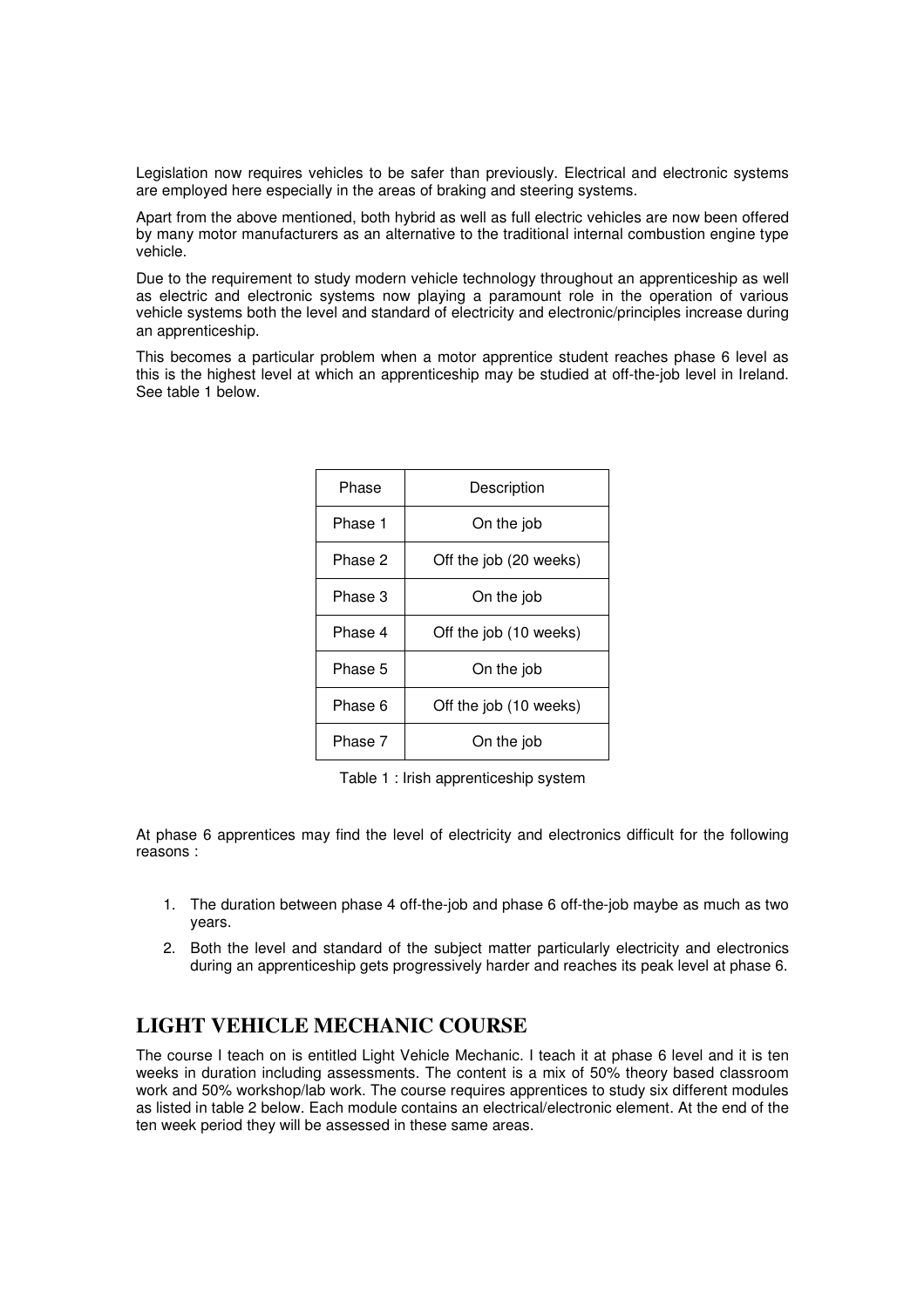| Module   | Module Title                |
|----------|-----------------------------|
| Module 1 | Petrol Engine Management    |
| Module 2 | Steering and Suspension     |
| Module 3 | <b>Braking Systems</b>      |
| Module 4 | <b>Transmission Systems</b> |
| Module 5 | <b>Body Electrics</b>       |
| Module 6 | <b>Diesel Systems</b>       |

Table 2 : Light vehicle mechanic course modules

### **DUBLIN INSTITUTE OF TECHNOLOGY**

In the year 1992 an act was passed that saw the establishment of the Dublin Institute of Technology. Previously to this, six separate colleges existed in Dublin the origins of which maybe traced back as far as 1887 when technical education was first established in Ireland.

The Dublin Institute of Technology is a third level institute the largest of its kind in Ireland and caters for full time students studying undergraduate courses at levels that range from undergraduate, higher certificate, ordinary and honours degree.

As well as post graduate students studying courses at diploma, masters and doctoral levels apprentice education is also catered for within the Dublin Institute of Technology.

In the 21st century the Institute continues its long establishment in technical education.

### **TEST DESCRIPTION**

The online test is constructed from eight different sub areas of the course having an electrical/electronic content. A bank of questions has been developed and computer software generates at random one question from each sub area.

As well as the online test a series of online course materials relating to the test topics have also been developed as an aid to students. These are available on request from the author. The online test has eight questions in total. Table 3 below lists the topics covered by the online test.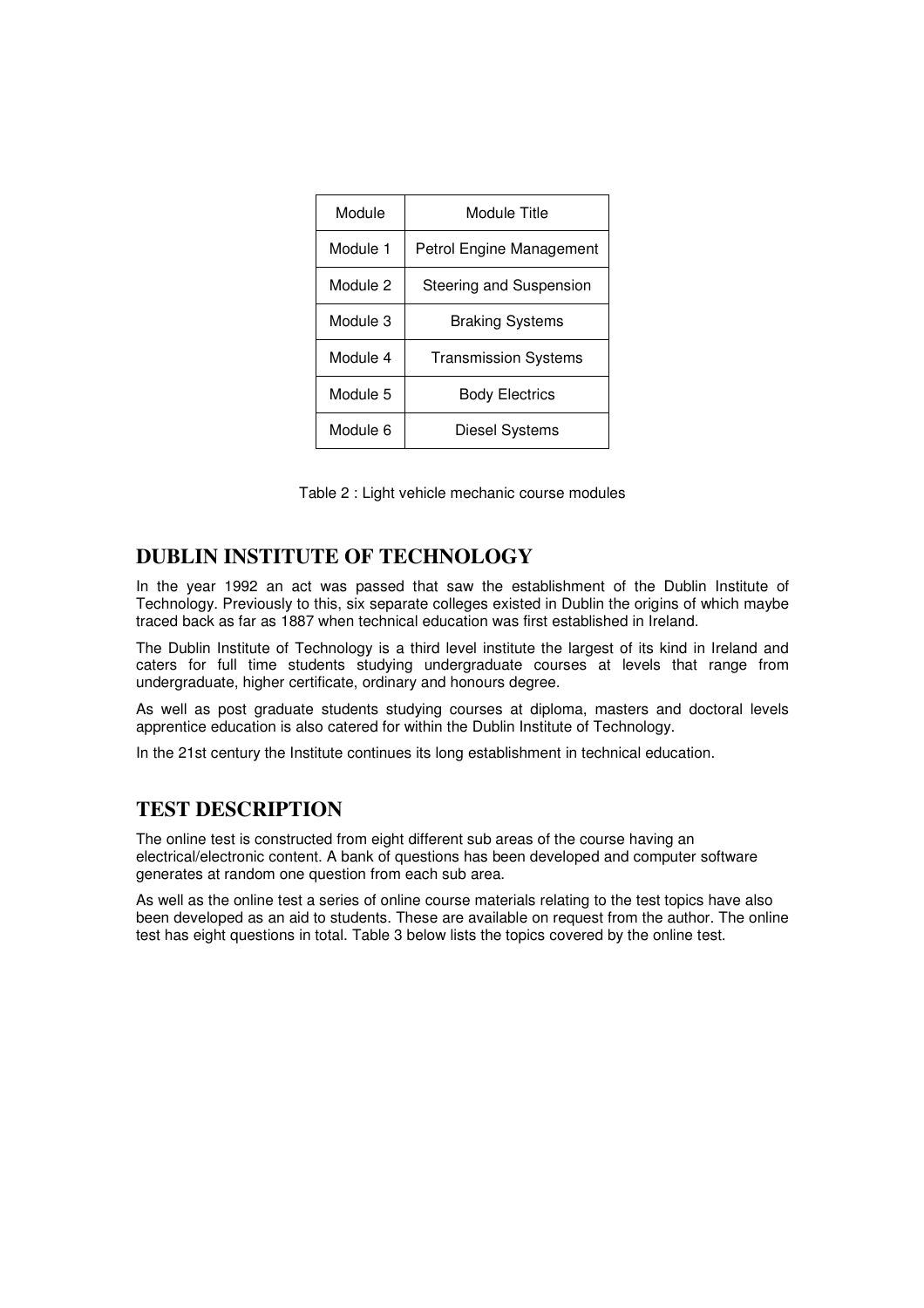| Question | Topic                            |
|----------|----------------------------------|
| 1        | <b>Basic Electrical Circuits</b> |
| 2        | <b>Resistors and Capacitors</b>  |
| З        | Ohms Law Equations               |
| 4        | <b>Body Electrics</b>            |
| 5        | Electrical Power Calculation     |
| 6        | Engine Management                |
| 7        | Diodes and Transistors           |
| 8        | <b>Binary Numbering System</b>   |

Table 3 : Test question numbers and topics covered

See appendix below

# **OVERALL TEST RESULTS**

The overall test results are presented in table 4 below. The table gives the topic associated with each question number and the results are displayed as a percentage of the number of students who got that particular question correct.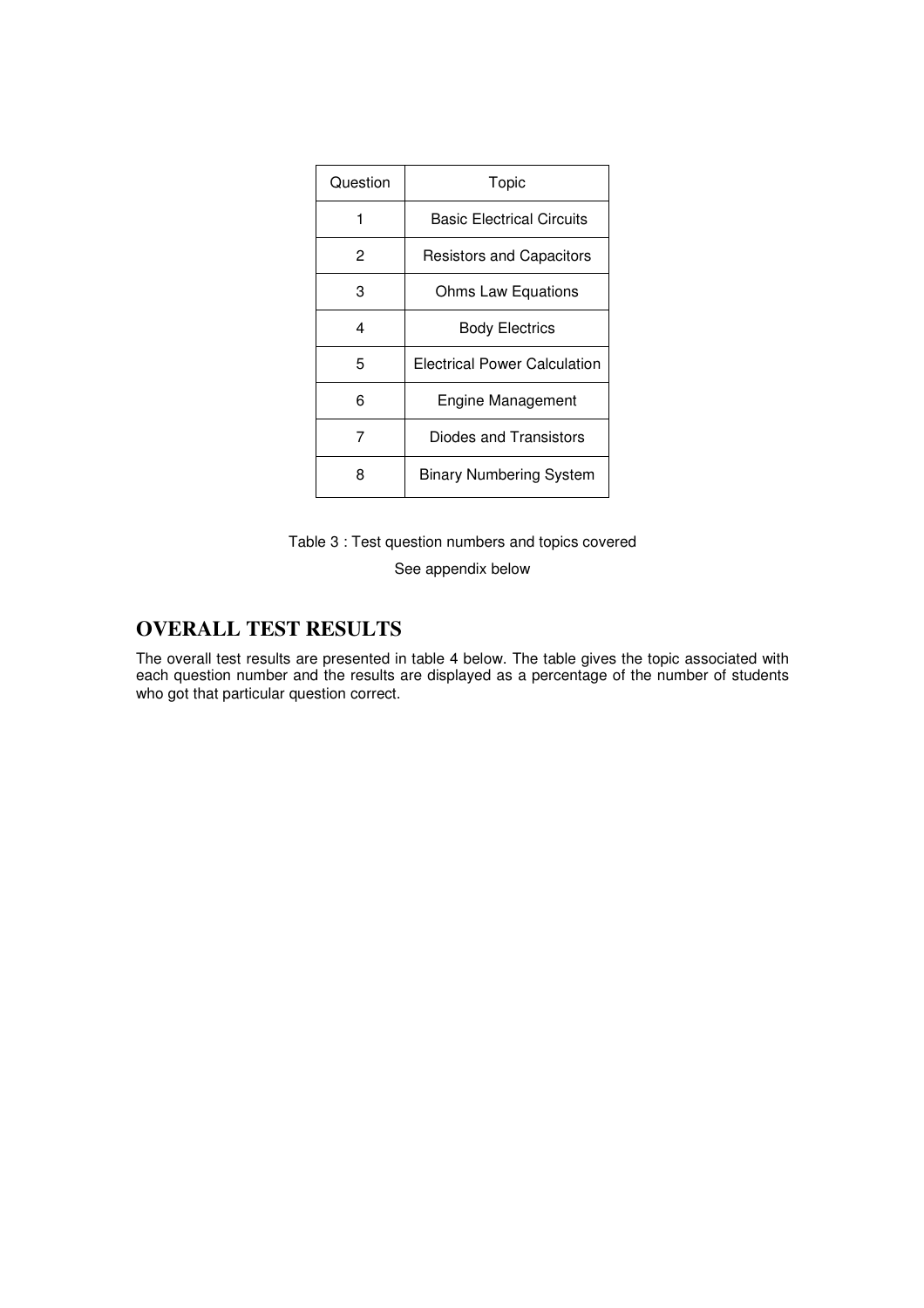| Question | Topic                               | % Correct |
|----------|-------------------------------------|-----------|
| 1        | <b>Basic Electrical</b><br>Circuits | 30%       |
| 2        | Resistors and<br>Capacitors         | 7%        |
| 3        | Ohms Law<br>Equations               | 78%       |
| 4        | Body<br>Electrics                   | 50%       |
| 5        | Electrical<br>Power<br>Calculation  | $0\%$     |
| 6        | Engine<br>Management                | 7%        |
| 7        | Diodes and<br>Transistors           | 50%       |
| 8        | Binary<br>Numbering<br>System       | 65%       |

|  |  |  |  |  |  | Table 4 : Test results |
|--|--|--|--|--|--|------------------------|
|--|--|--|--|--|--|------------------------|

It can be seen from the table above that everyone who sat the test got the electrical power calculation wrong. This suggests that a lot of work is required in this area. While the highest percentage mark was achieved in the ohms law equation. Half of those tested got two questions correct whereas 7% of students managed the correct answer to the resistors and capacitors question and the engine management question. The information presented in table 4 highlights the fact that there is room for much improvement overall.

# **INDIVIDUAL STUDENT TEST RESULTS**

Table 5 shows the test results for each individual student as a percentage of questions answered correctly. As can be seen in the table one student failed to answer any of the questions correctly. The best student managed to get five questions out of a total of eight correct and this is reflected in a percentage mark of 62.5%. Six students achieved 37.5% in the test while two others answered half of the questions correctly.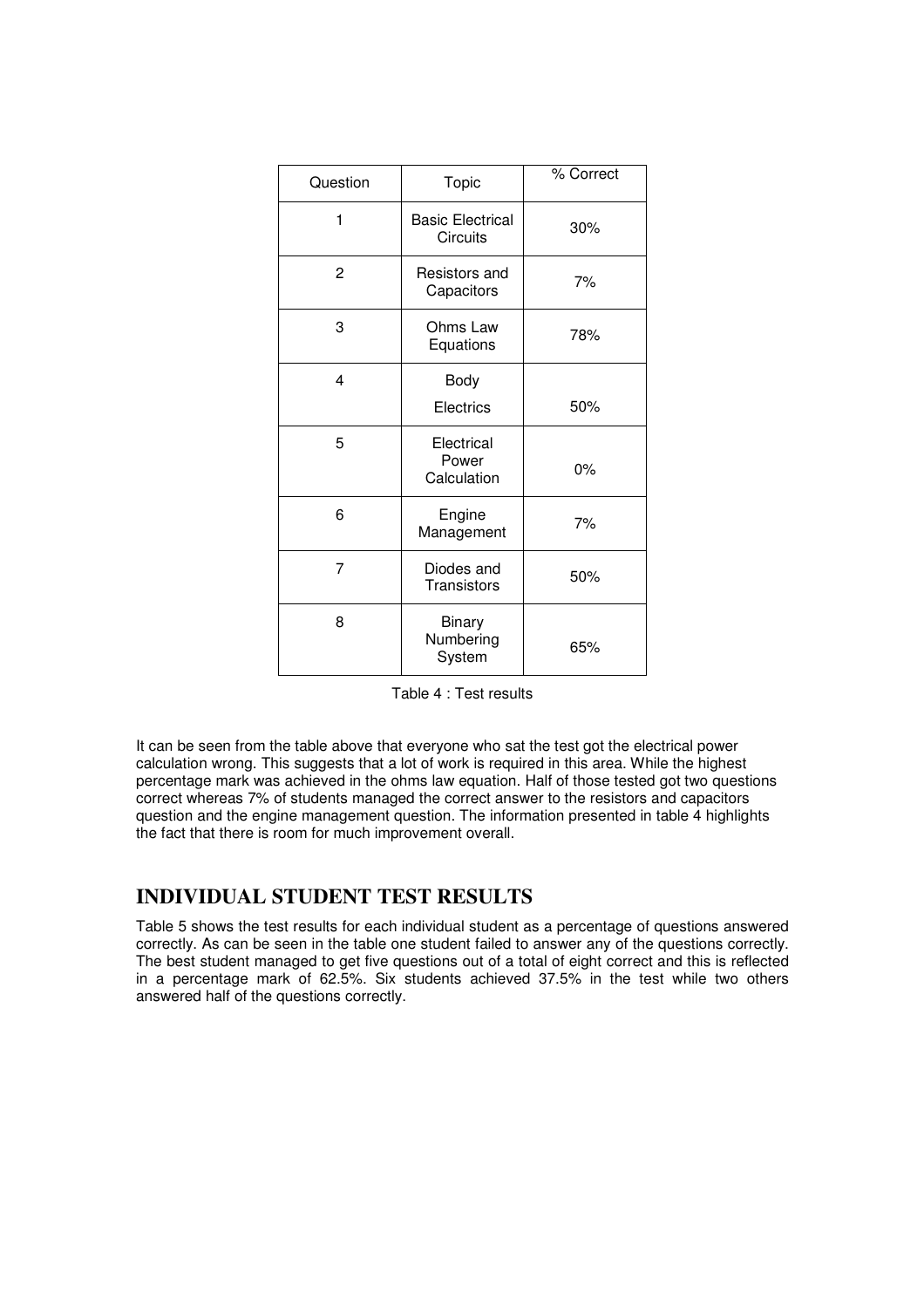| Student        | % Answered Correctly |
|----------------|----------------------|
| 1              | 37.5                 |
| $\overline{c}$ | 50                   |
| 3              | 37.5                 |
| 4              | 37.5                 |
| 5              | 12.5                 |
| 6              | 37.5                 |
| $\overline{7}$ | 50                   |
| 8              | 25                   |
| 9              | 25                   |
| 10             | 0                    |
| 11             | 62.5                 |
| 12             | 25                   |
| 13             | 37.5                 |
| 14             | 37.5                 |

Table 5 : Individual student test results

### **FUTURE WORK**

In order to enter into a motor apprenticeship in Ireland a qualification in electricity/electronics is not essential. However it is critical that motor students have a full grasp of the subject matter both during and towards the end of their training due to the level and complexity of electrical and electronic systems that form part of the modern motor vehicle.

Many motor apprentices therefore find the subject matter difficult because they have never studied it before. Also the level and standard of the subject area increases as student's progress through their apprenticeship.

I propose that the diagnostic test outlined above focusing on the areas of electricity and electronics should be given to all apprentice motor students at the beginning of their phase 6 offthe-job training course during the 2012 to 2013 academic year.

By allowing students to sit the diagnostic test at the start of their period of off-the-job training course they quickly understand the task facing them.

The results obtained from the diagnostic test should indicate to educator's students that may encounter difficulty with electrical related subjects.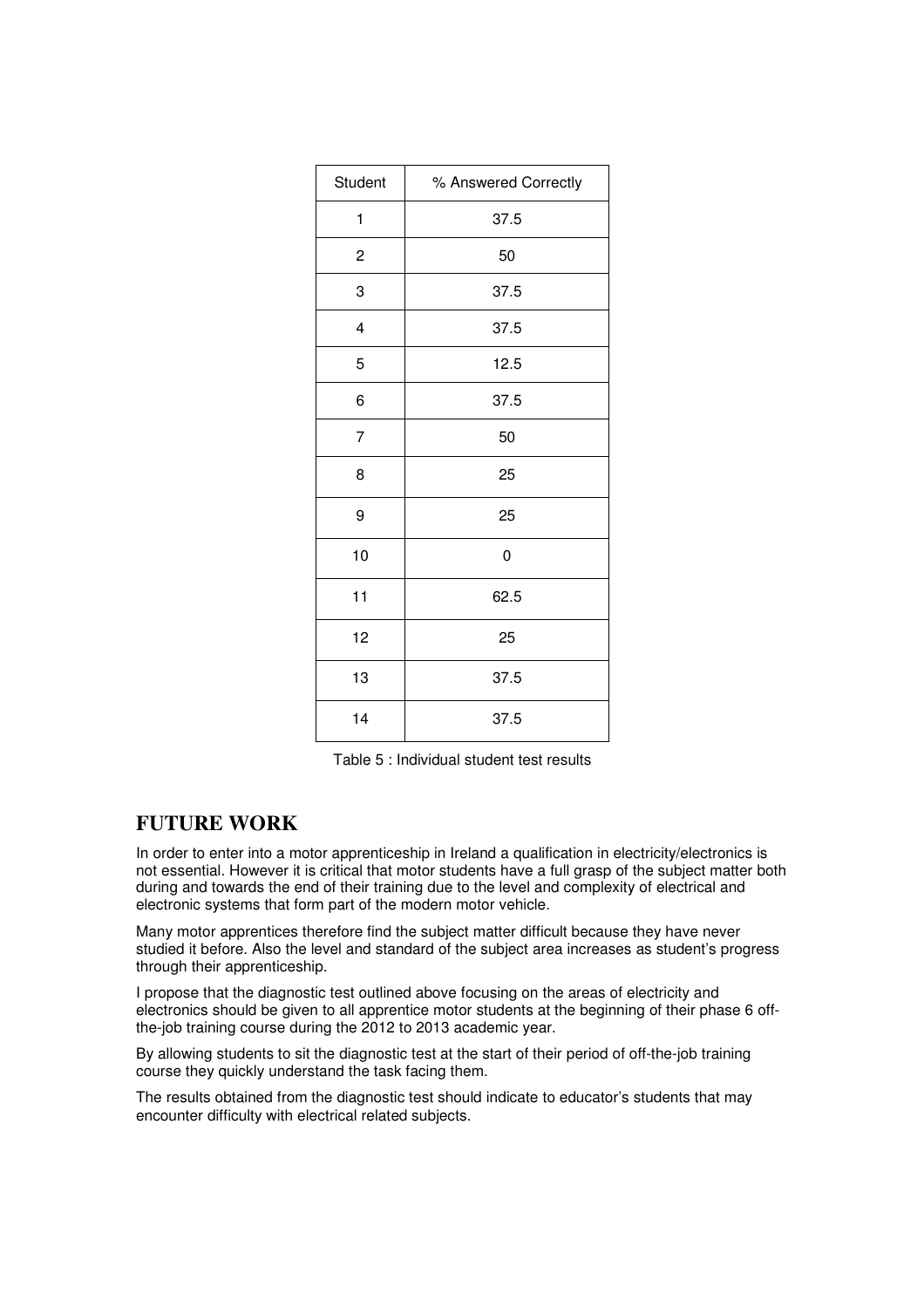I propose that the same test then be given to the same group of student's mid-way through the same course in order to judge progress made through the course and to better identify those who have an extreme difficulty with the subject matter.

#### **REFERENCES**

J. Cleary Diagnostic testing an evaluation 2007 Improving core mathematical skills in engineering undergraduates M. Carr, B. Bowe & E. Ni Fhloinn 15th SEFI MWG, Wismar 2010 A. Monks Adapted PBL practical exercises : benefits for apprentices Journal Vocational Education and Training December 2010 Made in the trade : Youth attitudes towards apprenticeship certification A. Taylor, S. Freeman Journal of Vocational Education and Training September 2011 Apprenticeship rehabilitated in a post modern world K. Nielsen, L. Pedersen Journal of Vocational Education and Training December 2011 www.fas.ie www.fetac.ie www.dit.ie

#### **APPENDIX**

#### Question 1

If three 1 ohm resistors are placed in a series circuit that is supplied with 12 volts then the current flow in the circuit will be :

 $A = 1$  amp

 $B = 4$  amps

 $C = 12$  amps

 $D = 11$  amps

Question 2

The insulating material placed between both capacitor plates is termed :

#### $A = An$  insulator

- $B =$ The dielectric
- $C =$ The diffusion gap
- $D =$ The conductor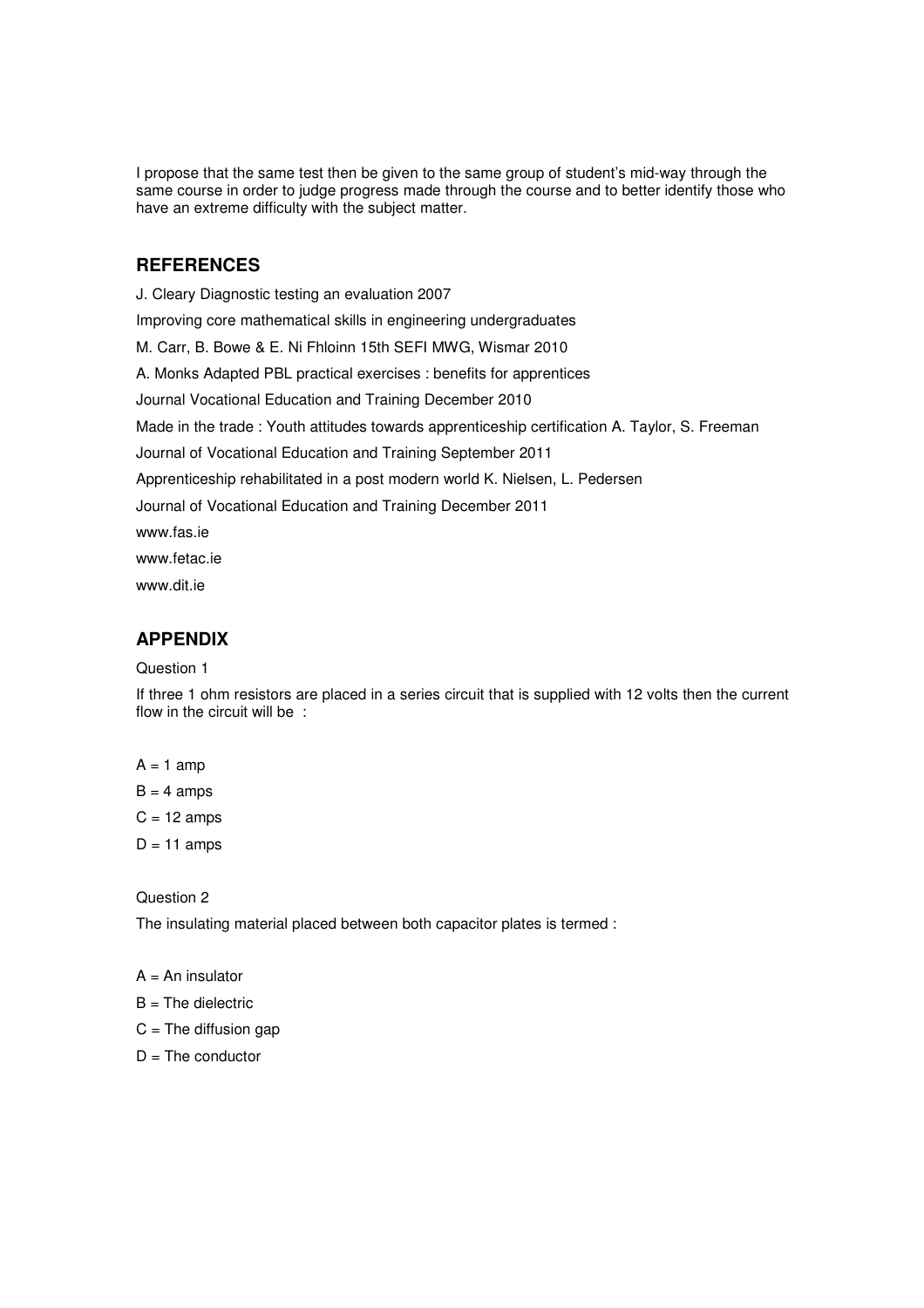Question 3

If a current of 8 amps flows through a circuit supplied by 12 volts the circuit resistance will be :

 $A = 15$  ohms  $B = 1.5$  ohms  $C = 0.15$  ohms  $D = 15.5$  ohms

Question 4 The third brush in a wiper motor provides :

- $A = The fast speed$
- $B =$  The slow speed
- $C = The earth$
- $D =$ The parking mechanism

Question 5

The circuit resistance when a 29.5 watt electric motor is supplied by 14.75 volts is :

#### $A = 7325$  ohms

- B = 732.5 ohms
- $C = 73.25$  ohms
- $D = 7.375$  ohms

Question 6 Injector duration during overrun is :

- $A =$  Greater than 10 milli seconds
- B = Never greater than 10 milli seconds
- $C =$  Made to vary
- $D = 0$  milli seconds